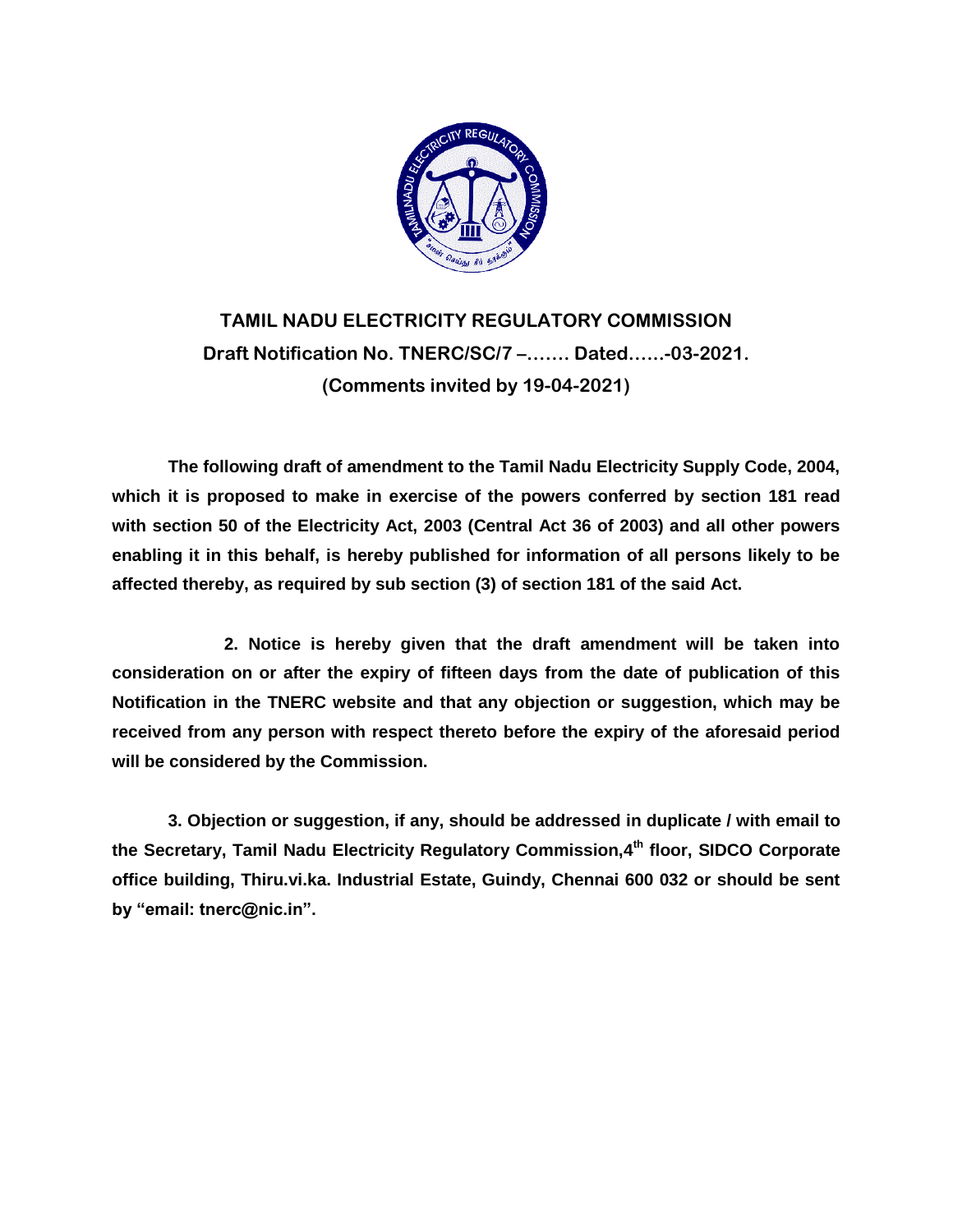## **DRAFT AMENDMENT**

**In the said Tamil Nadu Electricity Supply Code, in Regulation 4 in sub-regulation (1) after item (i), the following item shall be inserted, namely :-**

*"(i-a) The wheeling charges shall be payable by the HT / LT consumer category in accordance with the rates as the Commission may fix time to time for different category of consumers (to recover the cost incurred by the Licensee for its wire business).*

*Provided that the Wheeling charges may be denominated in terms of Rs./kWh or Rs./kVAh or Rs./kW/month or Rs./kVA/month for the purpose of recovery from the Distribution network user, or any such denomination as may be stipulated by the Commission."*

**(By Order of the Tamil Nadu Electricity Regulatory Commission)** 

**(S.Chinnarajalu) Secretary**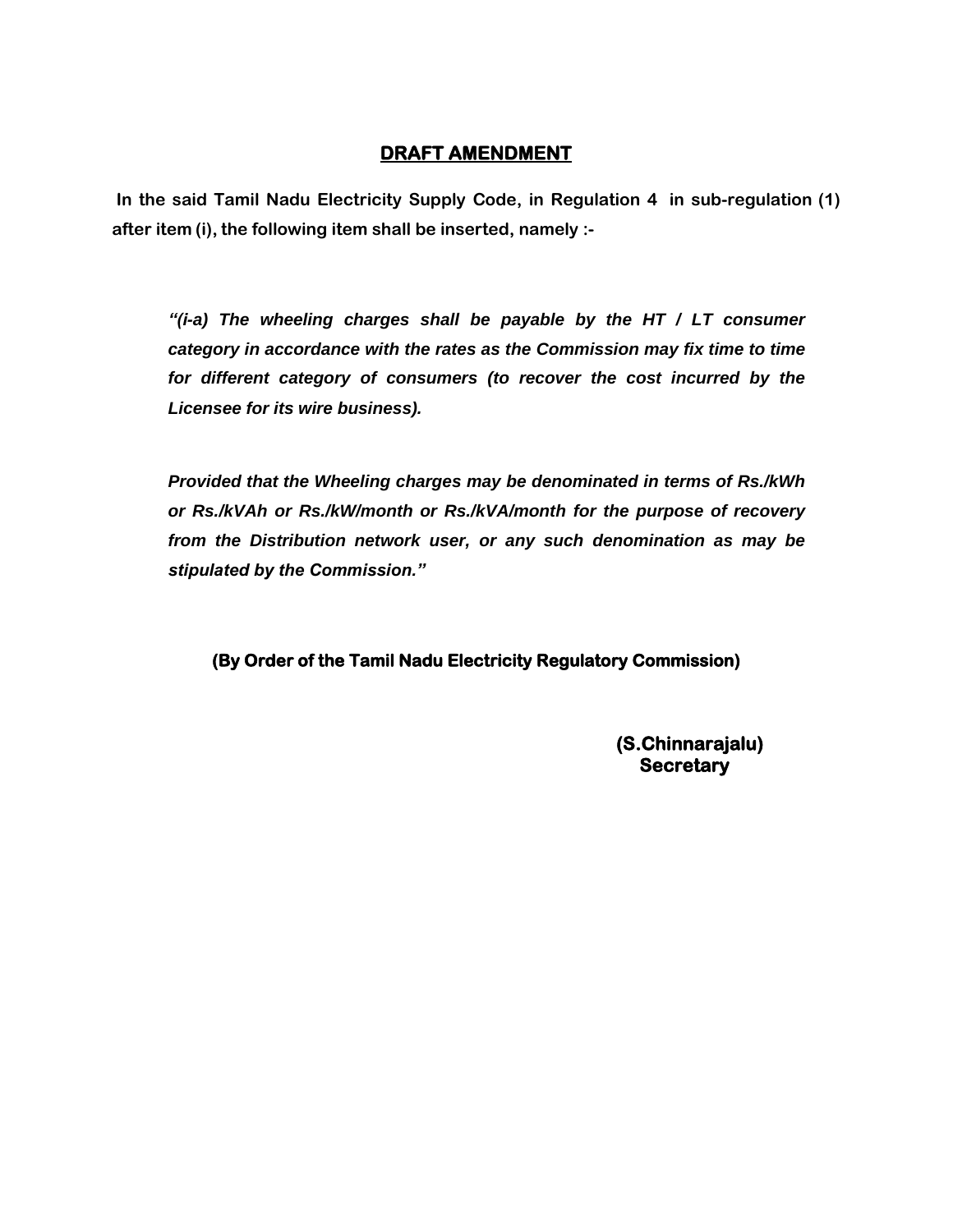## **EXPLANATORY STATEMENT**

**As per the provisions of the TNERC (Terms and conditions for Determination of Tariff) Regulations 2005, the Distribution Licensee is required to maintain its Accounts separately for its Wire Business and Retail supply.**

**2. The Tariff policy of the Government of India insist upon the retail tariff would reflect the relative efficiency of distribution companies in procuring power at competitive price. It necessitates to absorb the relative cost incurred towards distribution network under appropriate head of charges.**

**3.Therefore, it is proposed that the Distribution network cost arrived by the Commission shall have to be recovered under separate head i.e., wheeling charges.**

**4. The amendment seeks to give effect to the above proposal.**

**(By order of the Tamil Nadu Electricity Regulatory Commission)**

**(S.Chinnarajalu) Secretary**